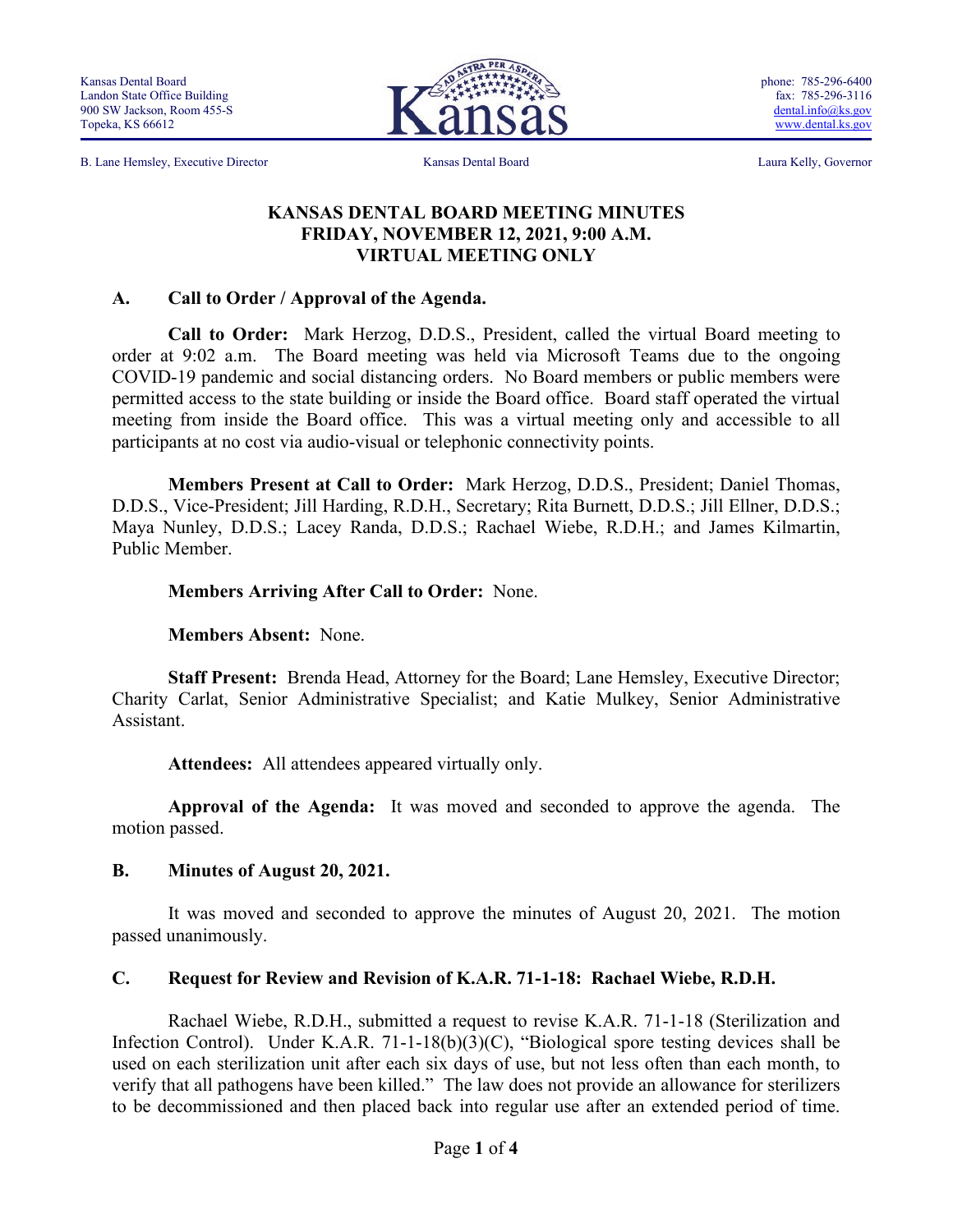After discussion, it was moved and seconded to amend K.A.R. 71-1-18(b)(3)(C) to include a new sentence or clause that is the same or substantially similar to the following: "Biological spore testing devices shall be used on each sterilization unit after the purchase of a new unit or a unit is out of function for more than one month to verify that all pathogens have been killed." It was further moved and seconded that the proposed amendment would be presented to the Board at a future meeting prior to submission in accordance with the Kansas Rules and Regulations Filing Act, K.S.A. 77-415 *et seq*. The motion passed unanimously.

## **D. Request for Review and Revision of K.S.A. 65-1444: Rachael Wiebe, R.D.H.**

Rachael Wiebe, R.D.H., submitted a request to revise K.S.A. 65-1444(b), which currently reads as follows:

A dentist may utilize an assistant not licensed by the board in the administration and monitoring of nitrous oxide or oxygen, or both, if that person is certified in cardiopulmonary resuscitation and has satisfactorily completed a course of instruction which has been approved by the board. To be approved by the board, the course of instruction shall include a minimum of six hours of instruction at a teaching institution accredited by the American dental association and include satisfactory completion of courses which offer both didactic and clinical instruction in: (A) Theory of pain control; (B) anatomy; (C) medical history; (D) pharmacology; and (E) emergencies and complications.

In or around the mid-1990s, educational institutions approved through the Commission on Dental Accreditation (CODA) began teaching a 16-hour nitrous oxide course to both dental hygienists and dental assistants. At its regularly scheduled public meeting on January 20, 2012, the Board required dental hygienists and dental assistants to take the 16-hour course under K.S.A. 65-1444(b). Although the statute was not amended from six to sixteen hours, all dental hygiene and dental assisting educational institutions in Kansas have been teaching the 16-hour course following the Board's decision, which is consistent with CODA standards.

Ms. Wiebe made a request to revise the statutory language from six to sixteen hours. After extended discussion, the Board recommended that the Kansas Dental Association (KDA) and Kansas Dental Hygiene Association (KDHA) include an amendment to K.S.A. 65-1444(b) in their respective legislative packages for future legislative sessions.

## **E. Request for Review and Revision of K.A.R. 71-2-2.**

The Board received a request from a licensed Kansas dentist to revise K.A.R. 71-2-2 (Branches of dentistry). The National Commission on Recognition of Dental Specialties and Certifying Boards (NCRDSCB) approved specialties in "Oral Medicine" and "Oralfacial Pain." K.A.R. 71-2-2 does not include the newly approved specialties and requires an amendment, which would allow the licensed Kansas dentist to apply for a specialty in Oralfacial Pain from the Board. After discussion, it was moved and seconded to seek an amendment to K.A.R. 71-2-2 for purposes of adding "Oral Medicine" and "Oralfacial Pain" as specialties in Kansas. The motion passed unanimously.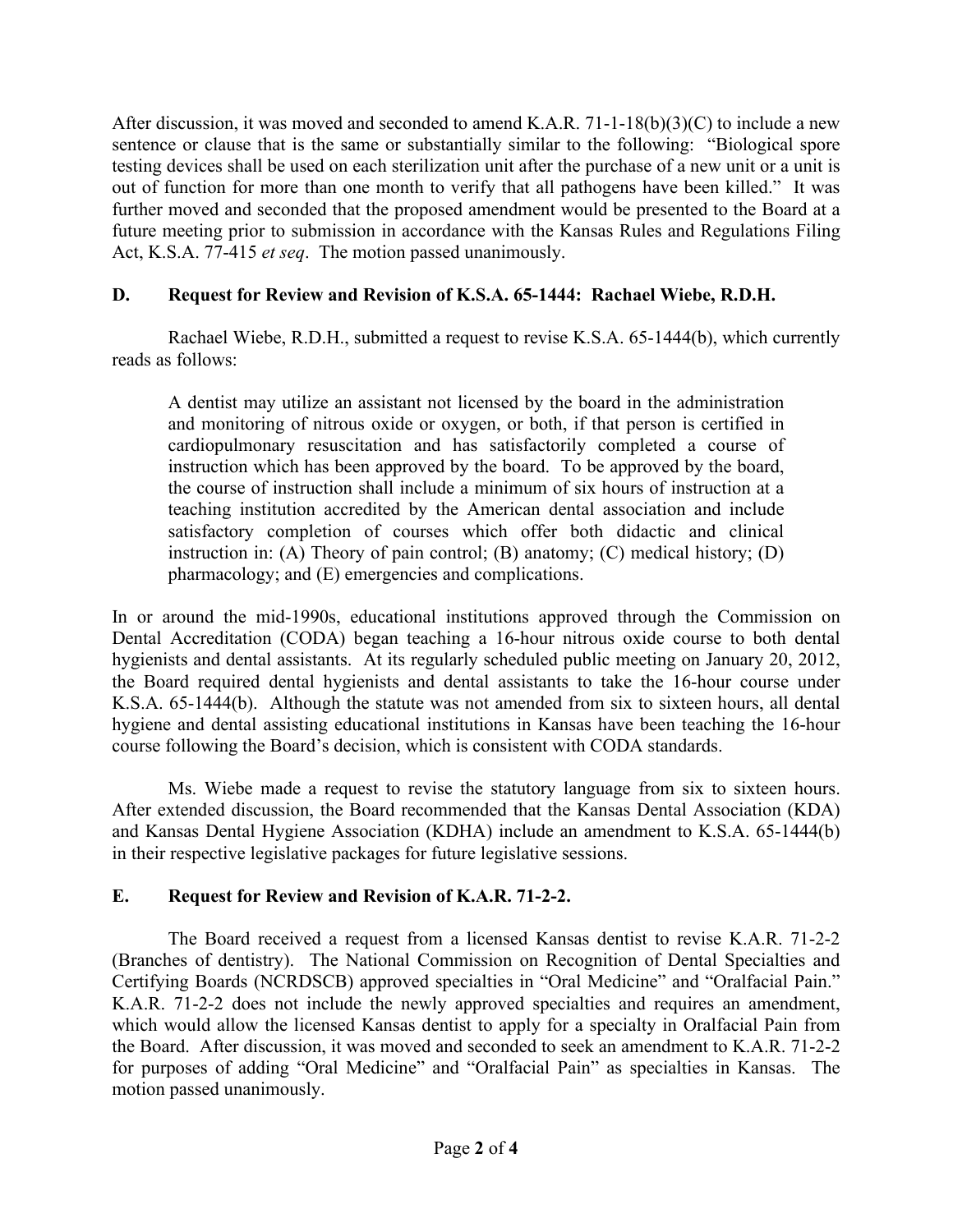## **F. Acknowledge Receipt of Letters from American Teledentistry Association (8.16.21) and American Association of Orthodontists (9.13.21).**

The Board received letters from the American Teledentistry Association (8.16.21) and American Association of Orthodontists (9.13.21). The Board took no action on either letter.

## **G. Public Forum.**

The Board welcomed members of the public to speak to the Board. There were no public comments.

## **H. President's Report: Dr. Herzog.**

Dr. Herzog expressed an interest in returning to in-person meetings, as opposed to virtual meetings, as soon as reasonably possible after receiving authority from the Governor's Office and Kansas Department of Administration. The Board's staff will work on returning to inperson meetings after clearance is obtained.

## **I. Investigations Report: Dr. Herzog / Lane Hemsley. Inspections Report: Dr. Johnson.**

Mark Herzog, D.D.S., and Lane Hemsley presented the status of the Investigative Committee cases from January 1, 2021, to October 27, 2021.

Dr. Herzog further reported that the Board members, staff, and colleagues should continue encouraging dental offices to maintain enhanced safety protocols and procedures to ensure continuity of care for patients statewide.

# **J. Executive Report: Lane Hemsley.**

**1. Budget.** An update was provided on the budget for FY 2022 (July 1, 2021 – June 30, 2022) and FY 2023 (July 1, 2022 – June 30, 2023).

 **2. Licensee and Specialty Licensee Report.** License and specialty license reports were provided for July 28, 2021, to October 27, 2021.

**3. New Senior Administrative Assistant.** The Board has hired Katie Mulkey as its new Senior Administrative Specialist. Ms. Mulkey replaces Vanda Collins and began working on September 20, 2021. Among other tasks, Ms. Mulkey will be assigned to assist with initial licensing and the licensing renewal process.

# **K. New Business / Adjournment.**

Mr. Kilmartin, Public Member, advised that he would not be able to attend the meeting in January 2022.